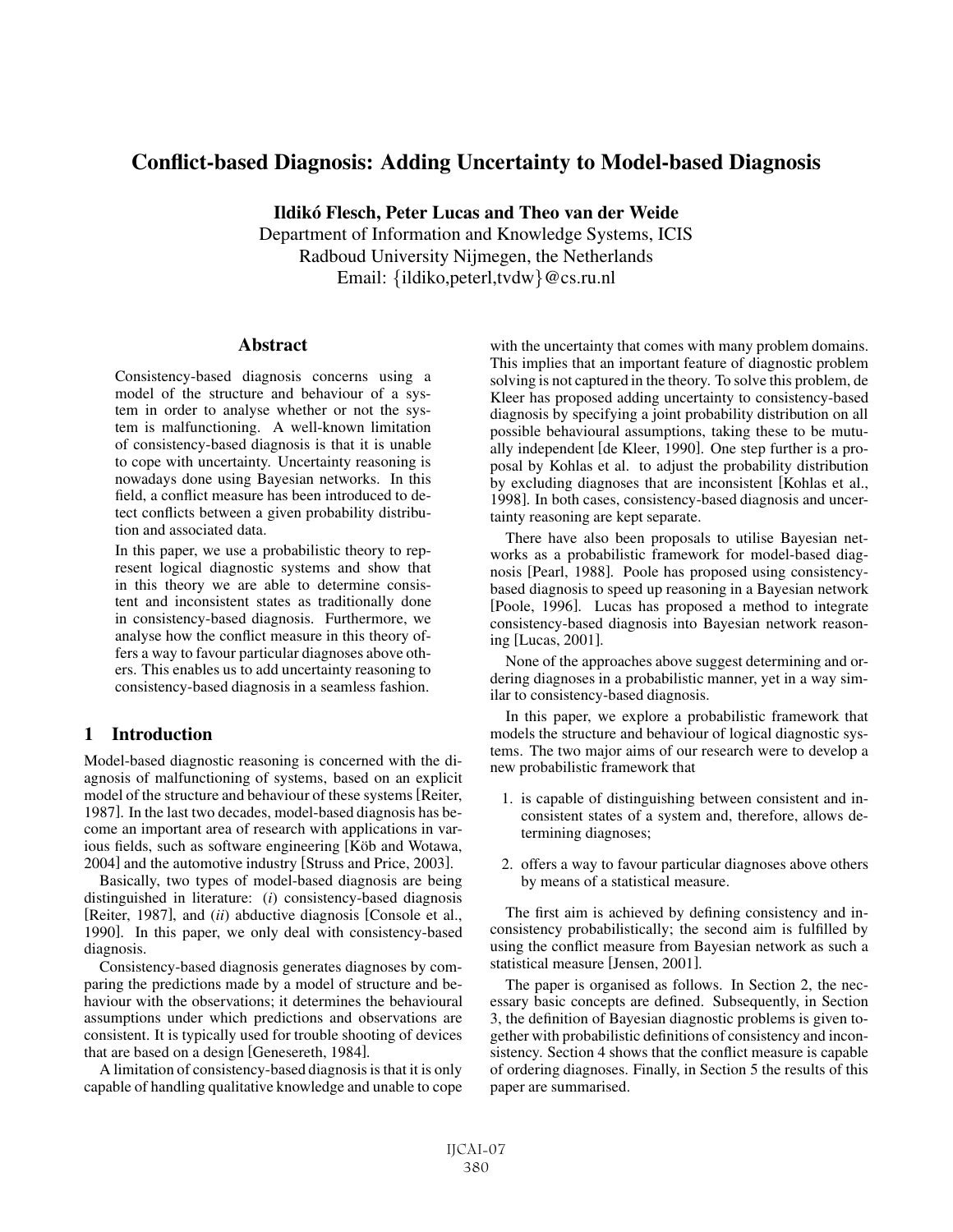

Figure 1: Example of a circuit.

## 2 Preliminaries

In this section, we provide a brief summary of the theories of consistency-based diagnosis and Bayesian networks.

#### 2.1 Consistency-based Diagnosis

In the theory of consistency-based diagnosis [Reiter, 1987], the structure and behaviour of a system is represented by a *logical diagnostic system*  $S_L = (SD, \text{CMP})$ , where

- SD denotes the *system description*, which is a finite set of logical formulae, specifying structure and behaviour;
- CMP is a finite set of constants, corresponding to the *components* of the system; these components can be faulty.

The system description consists of *behaviour descriptions*, and *connections*. A behavioural description is a formula specifying *normal* and *abnormal* (faulty) functionalities of the components. These normal and abnormal functionalities are indicated by *abnormality literals*. A connection is a formula of the form  $i_c = o_{c'}$ , where  $i_c$  and  $o_{c'}$  denote the input and output of components c and  $c'$ output of components c and  $c'$ .

A *logical diagnostic problem* is defined as a pair  $P_L$  =  $(S_L, OBS)$ , where  $S_L$  is a logical diagnostic system and OBS is a finite set of logical formulae, representing *observations*.

Adopting the definition from [de Kleer et al., 1992], a diagnosis in the theory of consistency-based diagnosis is defined as follows. Let  $\Delta$  be the assignment of either a normal or an abnormal behavioural assumption to *each* component. Then, Δ is a *consistency-based diagnosis* of the logical diagnostic problem  $P<sub>L</sub>$  iff the observations are consistent with both the system description and the diagnosis:

$$
SD \cup \Delta \cup OBS \nvDash \bot.
$$

Here,  $\not\vDash$  stands for the negation of the logical entailment relation, and  $\perp$  represents a contradiction.

EXAMPLE 1 Consider Figure 1, which depicts an electronic circuit with one AND gate and two OR gates. Now, the output of the system differs from the one expected according to the simulation model, thus it gives rise to an inconsistency. One of the diagnoses, resolving the inconsistency, is to assume that the AND gate is functioning abnormally.

#### 2.2 Bayesian Networks and Data Conflict

Let  $P(X_V)$  denote a joint probability distribution of the set of *discrete* random variables  $X_V$  with finite set of indices  $V$ . Let  $U, W, Z \subseteq V$  be mutually disjoint sets of indices. Then,



Figure 2: Example of a Bayesian network.

the set of random variables  $X_U$  is said to be *conditionally independent* of  $X_W$  *given*  $X_Z$ , if

$$
P(X_U \mid X_W, X_Z) = P(X_U \mid X_Z). \tag{1}
$$

A *Bayesian network* is a pair  $\mathcal{B} = (G, P)$ , where all independencies in the acyclic directed graph G are also contained in  $P$ , and  $P$  is factorised according to  $G$  as

$$
P(X_V) = \prod_{v \in V} P(X_v \mid \pi_v), \tag{2}
$$

where  $\pi_v$  denotes the random variables associated with the parent set of vertex  $v$  in the graph. In this paper, we assume that all random variables are binary;  $x<sub>v</sub>$  stands for a positive value of  $X_v$ , whereas  $\bar{x}_v$  denotes a negative value.

Bayesian networks specify particular probabilistic patterns that must be fulfilled by observations. Observations are random variables that obtain a value through an intervention, such as a diagnostic test. The set of observations is denoted by Ω. The *conflict measure* has been proposed as a tool for the detection of potential conflicts between observations and a given Bayesian network [Jensen, 2001], and is defined as:

$$
conf(\Omega) = \log \frac{P(\Omega_1)P(\Omega_2)\cdots P(\Omega_m)}{P(\Omega)},
$$
\n(3)

with  $\Omega = \Omega_1 \cup \Omega_2 \cup \cdots \cup \Omega_m$ .

The interpretation of the conflict measure is as follows. A zero or negative conflict measure means that the denominator is equally likely or more likely than the numerator. This is interpreted as that the joint occurrence of the observations is in accordance with the probabilistic patterns in  $P$ . A positive conflict measure, however, implies negative correlation between the observations and  $P$  indicating that the observations do not match  $P$  very well.

The interpretation of the conflict measure is illustrated by Example 2.

EXAMPLE 2 Consider the Bayesian network shown in Figure 2, which describes that stomach ulcer  $(u)$  may give rise to both vomiting  $(v)$  and nausea  $(n)$ .

Now, suppose that a patient comes in with the symptoms of vomiting and nausea. The conflict measure then has the following value:

$$
conf({x_v, x_n}) = \log \frac{P(x_v)P(x_n)}{P(x_v, x_n)} = \log \frac{0.168 \cdot 0.26}{0.1448} \approx -0.5.
$$

As the conflict measure assumes a negative value, there is no conflict between the two observations. This is consistent with medical knowledge, as we do expect that a patient with stomach ulcer displays symptoms of both vomiting and nausea.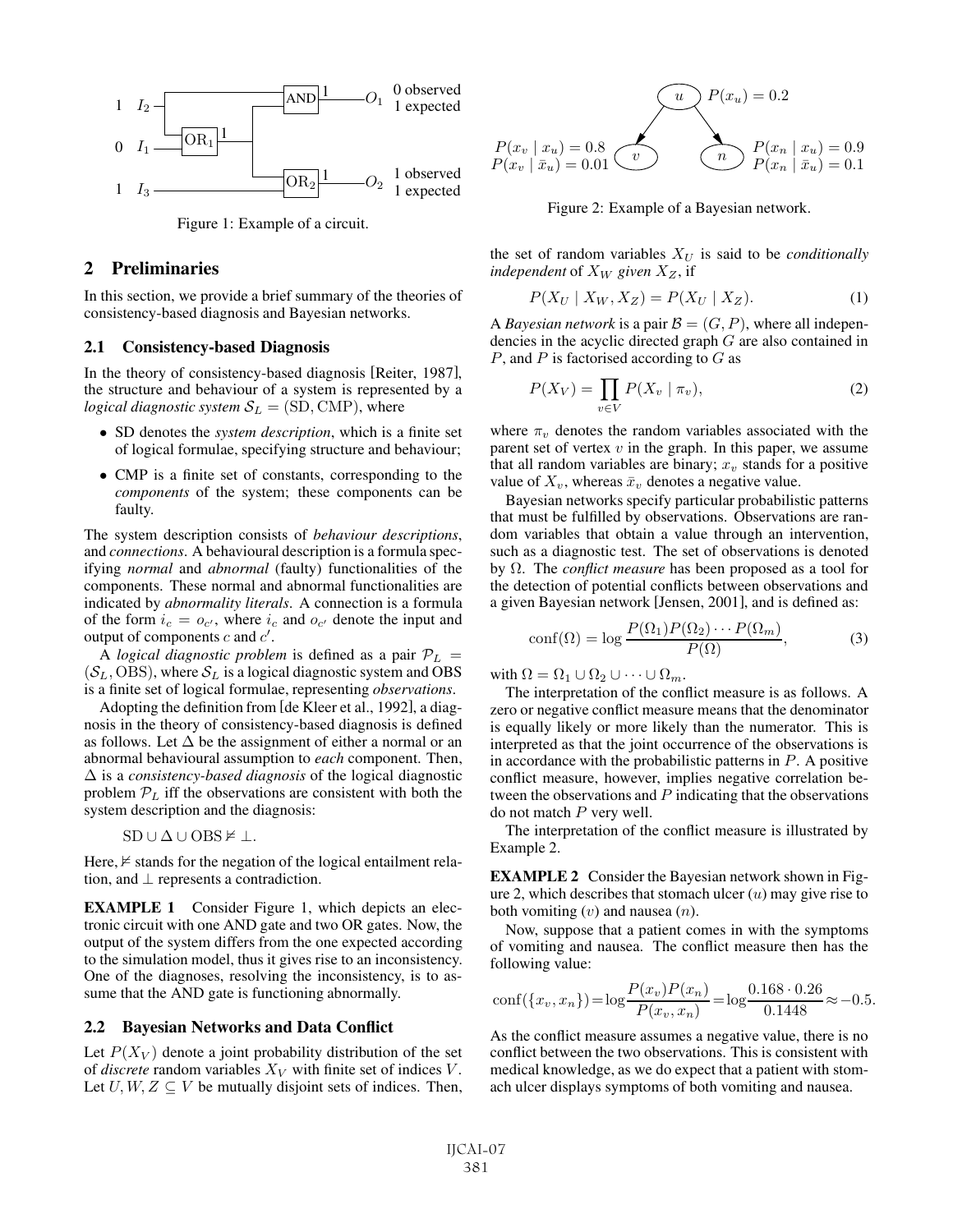As a second example, suppose that a patient has only symptoms of vomiting. The conflict measure now obtains the following value:

$$
conf({x_v, \bar{x}_n}) = \log \frac{0.168 \cdot 0.74}{0.0232} \approx \log 5.36 \approx 0.7.
$$
  
As the conflict measure is positive, there is a conflict between

the two observations, which is again in accordance to medical expectations.

## 3 Probabilistic Diagnosis

The main aim of this section is to define a probabilistic theory that is related to consistency-based diagnosis.

In Section 3.1, the system description and the components of a logical diagnostic system are mapped to a probabilistic representation, defined along the lines of [Pearl, 1988] and [Poole, 1996]. This representation is called a Bayesian diagnostic system, which, together with the observations  $\Omega$ , yield a Bayesian diagnostic problem. In Section 3.2, consistency and inconsistency are defined for Bayesian diagnostic problems.

#### 3.1 Bayesian Diagnostic Problems

To start, we introduce some necessary notation. In the remaining part of this paper, the set CMP acts as the set of indices to the components of a diagnostic system. In this context, C denotes a subset of these components, whereas c indicates an individual component.

We are now in a position to define Bayesian diagnostic systems. In this formalism, the relations between the components are defined qualitatively by a graph and quantitatively by a probability distribution.

A *Bayesian diagnostic system*, defined as a pair  $S_B$  =  $(B, \text{CMP})$ , is obtained as the image of a logical diagnostic system  $S_L$ , where: (*i*)  $\mathcal{B} = (G, P)$  is a Bayesian network with acyclic directed graph  $G$  and joint probability distribution  $P$  of the set of random variables  $X_V$ ; *(ii)* the acyclic directed graph  $G = (V, E)$  is the image of the system description, with  $V = O \cup I \cup A$ ; O are the *output vertices* corresponding to the outputs of components, I are *input vertices* corresponding to the inputs of components and A are *abnormality vertices* corresponding to abnormality literals. The set of arcs <sup>E</sup> results from the mapping of connections in SD.

According to the definition above, the set of random variables corresponds one-to-one to the set of vertices, thus  $X_V \leftrightarrow V$ . Figure 3 shows the graphical representation of the Bayesian diagnostic system corresponding to the circuit in Figure 1.

As we have already mentioned, we also need to add observations, thus inputs and outputs, to Bayesian diagnostic systems. It is generally not the case that the entire set of inputs and outputs of a system is observed. We, therefore, make the following distinction: observed system inputs and outputs will be denoted by  $I_S$  and  $O_S$ , whereas the remaining (non-observed) inputs and outputs are denoted by  $I_R$  and  $O_R$ . Clearly,  $I = I_S \cup I_R$  and  $O = O_S \cup O_R$ .

Now, we are ready to define the notion of Bayesian diagnostic problem.



Figure 3: Bayesian diagnostic system corresponding to the circuit in Figure 1.

Definition 1 *(Bayesian diagnostic problem) A* Bayesian diagnostic problem, *denoted by*  $\mathcal{P}_B$ *, is defined as a pair*  $\mathcal{P}_B$  =  $(S_B, \Omega)$ , where  $S_B$  *is a Bayesian diagnostic system and*  $\Omega = I_S \cup O_S$  *denotes the set of observations.* 

## 3.2 P-consistency and P-inconsistency

In this section, we analyse how diagnoses can be expressed in the context of Bayesian diagnostic problems.

Recall that in the consistency-based theory of diagnosis, a diagnosis is a prediction, which (*i*) assumes either normal or abnormal behaviour of each component in the system, that (*ii*) satisfies the consistency condition.

Thus, according to the first requirement, a diagnosis in a Bayesian diagnostic system concerns the entire set of behavioural assumptions. To facilitate the establishment of a connection between consistency-based diagnosis and diagnosis of a Bayesian diagnostic problem, the set of behavioural assumption for each component is denoted by  $\Delta$ . By the notations  $a_c$  and  $\bar{a}_c$  are meant that component c is assumed to function abnormally and normally, respectively. Clearly,  $\Delta$ can then be written as

$$
\Delta = \{a_c \mid c \in C\} \cup \{\bar{a}_c \mid c \in (\text{CMP} \setminus C)\}.
$$

The second requirement above states that a consistencybased diagnosis has to be consistent with the observations. Note that this consistency condition implies that a diagnosis makes the observations possible. Translating this to our probabilistic diagnostic theory, the consistency condition requires that the probability of the occurrence of the observations given the diagnosis is non-zero; if this probability is equal to 0, it implies inconsistency.

These issues are embodied in the following definition.

Definition 2 *(*P*-inconsistency and* P*-consistency) Let*  $\mathcal{P}_B = (\mathcal{S}_B, \Omega)$  *be a Bayesian diagnostic problem, then* 

- *if*  $P(\Omega | \Delta) = 0$ ,  $P_B$  *is called P*-inconsistent,
- *otherwise, if*  $P(\Omega | \Delta) \neq 0$ ,  $\mathcal{P}_B$  *is called P*-consistent.

The concepts of P-consistency and P-inconsistency allows us to establish a link to consistency-based diagnosis, shown in the following theorem.

**Theorem 1** Let  $\mathcal{P}_L = (\mathcal{S}_L, \text{OBS})$  *be a logical diagnostic problem, let*  $\mathcal{P}_B = (\mathcal{S}_B, \Omega)$  *be a Bayesian diagnostic problem*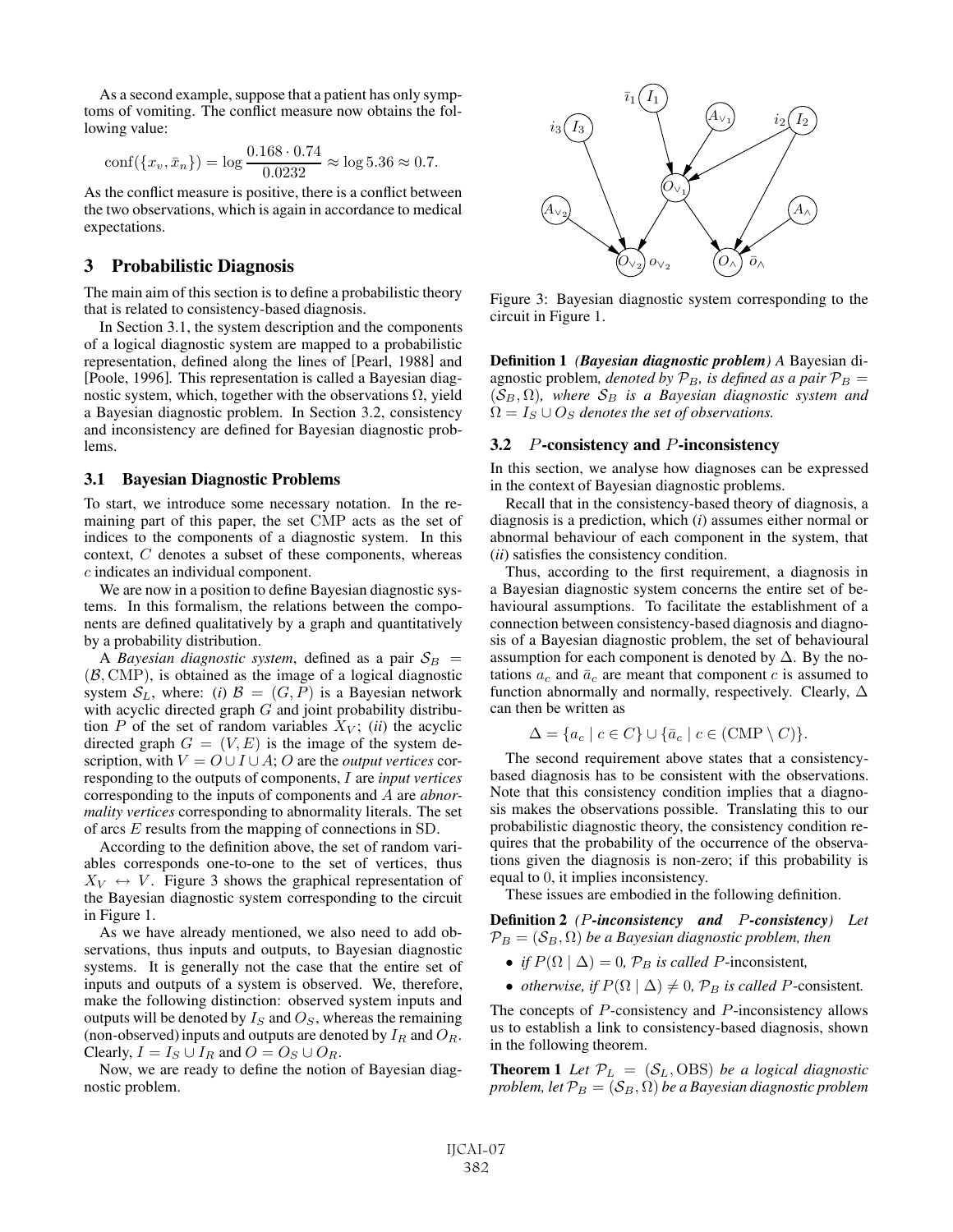*corresponding to this logical diagnostic problem. Let* Δ *be a set of behavioural assumptions. Then,*

$$
P(\Omega | \Delta) \neq 0 \Longleftrightarrow SD \cup \Delta \cup OBS \neq \bot, \tag{4}
$$

*thus, the existence of a consistency-based diagnosis corresponds to* P*-consistency and vice versa.*

**Proof:** [I. Flesch et al., 2006]. 
$$
\Box
$$

Finally, we define P-consistent diagnosis, which enables us to obtain diagnosis in a probabilistic way.

**Definition 3** *(P-consistent diagnosis)* Let  $\mathcal{P}_B = (\mathcal{S}_B, \Omega)$  be *a Bayesian diagnostic problem. Then,* Δ *is a* <sup>P</sup>-consistent diagnosis *of*  $\mathcal{P}_B$  *iff*  $P(\Omega | \Delta) \neq 0$ *.* 

We would like to emphasise that the notion of  $P$ -consistent diagnosis provides the basis for conflict-based diagnosis elaborated in the remainder of this paper.

#### 4 Conflict Measure for Diagnosis

In the previous section, a Bayesian diagnostic problem was defined as a probabilistic framework that represents both qualitative and quantitative relations of a corresponding logical diagnostic problem.

The aim of this section is to show that the conflict measure can be used to distinguish between various diagnoses of a problem. In Section 4.1, we give the basic definition of the conflict measure for Bayesian diagnostic problems, which is made more specific in Section 4.2. In Section 4.3, we investigate the capability of the conflict measure to distinguish amongst various diagnoses. Finally, in Section 4.4, we derive a rational form for the conflict measure that is computationally simpler.

### 4.1 Basic Definition of the Conflict Measure

In this section, we define the conflict measure for Bayesian diagnostic problems, which is used as a basis for conflictbased diagnosis.

Intuitively, the conflict measure compares the probability of observing the inputs and outputs in case these observations are independent versus the case where they are dependent. If dependence between the observations is more likely than independence given a diagnosis, the conflict measure implies that there is *no* conflict. By Definition 2, however, observations of a Bayesian diagnostic problem need to be Pconsistent with the problem for a given diagnosis. This implies that the definition of the conflict measure only concerns situations where the set of behavioural assumptions is equal to a diagnosis, that is, P-consistency holds. This is expressed in the following way.

Definition 4 *(conflict measure for a Bayesian diagnostic problem*) Let  $\mathcal{P}_B = (\mathcal{S}_B, \Omega)$  *be a Bayesian diagnostic problem. Then, if*  $P(\Omega | \Delta) \neq 0$ *, then the conflict measure, denoted by* conf $\Delta(\cdot)$ *, is defined as:* 

$$
\text{conf}_{\Delta}(\Omega) = \log \frac{P(I_S \mid \Delta) P(O_S \mid \Delta)}{P(I_S, O_S \mid \Delta)},
$$
\n(5)

*with observations*  $\Omega = I_S \cup O_S$ *.* 

We compute  $P(I_S, O_S | \Delta)$  instead of  $P(\Delta | I_S, O_S)$ , as in consistency-based diagnosis, after which conflict-based diagnosis will be modelled, a diagnosis is a hypothesis that is checked. In contrast, in probabilistic abductive diagnosis one computes  $P(\Delta | I_S, O_S)$ , and  $\Delta$  is a conclusion, not a hypothesis. In this paper, we are only dealing with consistencybased diagnosis.

## 4.2 Computation of the Conflict Measure

In this section, we derive formulae to compute the conflict measure for Bayesian diagnostic problems.

In order to derive the formulae for the conflict measure, the following assumptions are adopted. Normal behaviour is simulated in the probabilistic setting by the assumption that a normally functioning component takes an output value with probability of either 0 or 1, thus, if  $\bar{a}_c$  holds, then  $P(O_c |$  $\pi_{O_c}$ )  $\in \{0,1\}$ . Furthermore, the set of inputs and the set of abnormality components are (marginally) independent of each other.

From now on, we assume that the inputs are conditionally independent of the output of an abnormally functioning component, i.e.  $P(O_c \mid \pi_{O_c}) = P(O_c \mid a_c)$  if  $a_c \in \pi_{O_c}$ . We also assume that it holds that  $P(o_c | a_c) = \alpha$ , i.e., a constant probability is adopted for a given output  $o_c$  if the component c is functioning abnormally. This is a reasonable assumption in applications usually tackled by consistency-based diagnosis. Here, there is little to no knowledge of abnormal behaviour. Thus, it will be impossible to assess  $P(o_c \mid a_c)$  for every component; that can be resolved by assuming them all to be equal. This approach is thus in line with previous research in consistency-based diagnosis.

As a matter of notation,  $X_V = \hat{x}_V$ , or simply  $\hat{x}_V$ , will indicate in the following that the set of random variables  $X_V$ has observed values  $\hat{x}_V$ . A partial assignment of values to variables  $X_V$  is written as  $X_V = \tilde{x}_V$ , or simply  $\tilde{x}_V$ , and includes observed and non-observed values.

Now, we are in the position to derive the necessary formulae for the conflict measure as given in Definition 4. The three factors of this formulae can be obtained by the application of Bayes' rule and the factorisation principle of Equation (2):

- 1.  $P(I_S | \Delta) = P(I_S)$
- 2.  $P(O_S | \Delta) = \sum_I P(I) \sum_{O_R} \prod_{c \in \text{CMP}} P(\tilde{o}_c | \pi_{O_c})$ 3.  $P(I_S, O_S | \Delta) = P(I_S) \sum_{O_R} \prod_{c \in \text{CMP}} P(\tilde{o}_c | \pi_{O_c}).$

Note that in the summation  $\sum_{O_R}$  we handle both observed and remaining outputs in  $\tilde{o}_c$ , that is, some values of the taken variables are fixed and some values are non-fixed.

Based on the equations above, we obtain

$$
\text{conf}_{\Delta}(\Omega) = \log \frac{\sum_{I} P(I) \sum_{O_R} \prod_{c \in \text{CMP}} P(\tilde{o}_c \mid \pi_{O_c})}{\sum_{O_R} \prod_{c \in \text{CMP}} P(\tilde{o}_c \mid \pi_{O_c})}.
$$
 (6)

EXAMPLE 3 Consider Figure 3, which models the logical diagnostic system in Figure 1. Let  $O_S = \{\bar{o}_{\land}, o_{\lor 2}\}\$ . The values of the conflict measure for different diagnoses and inputs are shown in Table 1. Here, we can see that the diagnosis  $\{\bar{a}_{\wedge}, \bar{a}_{\vee}, \bar{a}_{\vee},\}$ , which assumes that all components are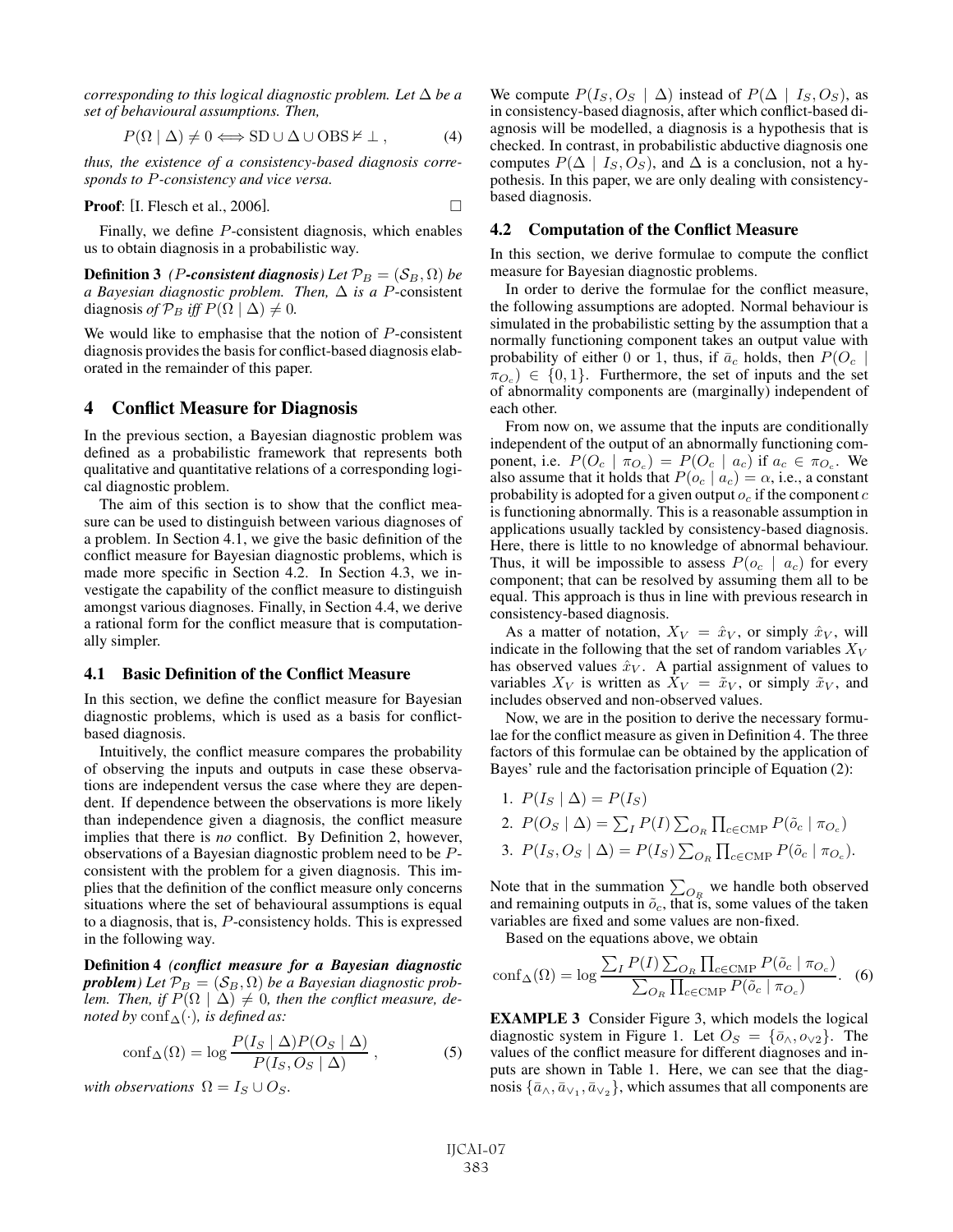

Figure 4: Framework of conflict-based diagnosis.

functioning normally, implies either P-inconsistency or Pconsistency depending on the value of input  $I_2$ . Moreover, for the P-consistent diagnoses, we obtain negative, zero and positive conflict measures, indicating different relations between the observations and the patterns in the joint probability distribution. The interpretation of these results is given in Example 4.

#### 4.3 Ordering Conflict-based Diagnoses

In this section, we show that a meaningful subset of  $P$ consistent diagnoses can be selected based on the conflict measure; this subset of diagnoses is called conflict-based. Subsequently, we also show how the conflict measure can be used to order conflict-based diagnoses resulting in minimal conflict-based diagnoses.

We start by introducing the various Bayesian diagnostic interpretations of the conflict measure. In Example 3, it has been shown that the conflict measure can take negative, zero and positive values. Recall that in the case of a negative or zero conflict measure the joint occurrence of the observations is in accordance with the patterns in  $P$ . Therefore, in these cases, a diagnosis is called *strongly* P*-consistent*. A positive conflict measure is interpreted the other way around, and as it implies the existence of conflicts between the observations and P, the associated diagnoses are called *weakly* P*consistent*.

The Bayesian diagnostic interpretation of the conflict measure implies that the less the value of the conflict measure the stronger P-consistent the diagnosis is, which can be understood as follows. The conflict measure favours one diagnosis above another if the behavioural assumptions of this diagnosis provide *more support* for the observed output than the behavioural assumptions of the other diagnosis. Since the probability  $\alpha$  expresses the likelihood of positive output given abnormality, the conflict measure of a diagnosis may depend on  $\alpha$ .

This interpretation gives rise to the following definitions and is subsequently illustrated by an example.

**Definition 5** *(conflict-based diagnosis)* Let  $\mathcal{P}_B = (\mathcal{S}_B, \Omega)$ *be a Bayesian diagnostic problem and let* Δ *be a* <sup>P</sup>*-consistent*

| minimal        | conflict-based<br>diagnosis | P-consistent<br>diagnosis |
|----------------|-----------------------------|---------------------------|
| conflict-based |                             |                           |
| diagnosis      |                             |                           |

Figure 5: Set-inclusion relation between notions of diagnosis.

*diagnosis of*  $\mathcal{P}_B$ *. Then,*  $\Delta$  *is called a* conflict-based diagnosis *if it is strongly P-consistent, i.e.*  $\text{conf}_{\Delta}(\Omega) \leq 0$ .

Definition 6 *(minimal conflict-based diagnosis) Let* Δ *be a conflict-based diagnosis of*  $\mathcal{P}_B$ *. Then,*  $\Delta$  *is called* minimal, *if for each conflict-based diagnosis*  $\Delta'$  *it holds that*  $\text{conf}_{\Delta}(\Omega) \leq \text{conf}_{\Delta}(\Omega)$  $\mathrm{conf}_{\Delta}(\Omega) \leq \mathrm{conf}_{\Delta'}(\Omega).$ 

A summary of the framework conflict-based diagnosis is given in Figure 4, where the edges indicate how concepts are combined in defining conflict-based diagnosis.

#### EXAMPLE 4 We reconsider Table 1 in Example 3.

To start, we analyse the situation when  $\alpha = 0.001$ . Diagnosis  $\Delta = {\bar{a}_{\wedge}, a_{\vee_1}, a_{\vee_2}}$  is a weakly *P*-consistent diagnosis for the inputs  $\{i_1, i_2, i_3\}$  with value 0.0002 and a strongly P-consistent, also conflict-based, diagnosis for inputs  $\{i_1, i_2, i_3\}$  with  $-3.0002$ . These results can be explained as follows. For both sets of inputs, with associated outputs  $\{\bar{o}_{\land}, o_{\lor 2}\}, \Delta$  is a possible diagnostic hypothesis according to the associated probability distribution. However, under the assumption that the AND gate is functioning normally, the input  $\bar{i}_2$  among the inputs  $\{i_1, \bar{i}_2, i_3\}$ , offers a good match to the observed output  $\bar{o}$ <sub>∧</sub>, whereas the match is bad for the input  $i_2$  among the inputs  $\{i_1, i_2, i_3\}$ . Thus, for  $\Omega = \{i_1, \overline{i_2}, i_3, \overline{o}_\wedge, o_{\vee_2}\}$  the diagnosis  $\Delta$  is a conflictbased diagnosis, whereas it is not a conflict-based diagnosis for  $\Omega' = \{i_1, i_2, i_3, \bar{o}_\wedge, o_{\vee_2}\}.$ <br>The conflict measure for

The conflict measure for the diagnosis  $\Delta' = \{a_{\wedge}, \bar{a}_{\vee 1}, a_{\vee} \}$  remains unchanged for variation in input because of  $\bar{a}_{\vee}$ } remains unchanged for variation in input, because of the following reason. Since the output of the abnormally functioning AND component is observed, the conflict measure establishes which inputs are consistent with the normally functioning  $OR_2$  and then uniformly distributes the probability over all possible inputs. There are 7 inputs that are possible of the total of 8 inputs, hence  $\log 7/8 = -0.06$ .

Let  $\alpha = 0.001$ . Then, for  $\Omega = \{i_1, \overline{i}_2, i_3, \overline{o}_\wedge, o_{\vee_2}\}$  there are three P-consistent diagnoses mentioned in Table 1, all of them conflict-based. The minimal conflict-based diagnosis in this case is  $\Delta = {\bar{a}_{\wedge}, a_{\vee_1}, a_{\vee_2}}$ .

Finally, we compare conflict measure values for different values of  $\alpha$ . When the value of  $\alpha$  decreases from 0.5 to 0.001,  $\Delta = {\bar{a}_{\wedge}, a_{\vee_1}, a_{\vee_2}}$  offers increased support for the

| $O_{\bigwedge}, O_{\bigvee}_2$ | $\alpha$  | $a_{\wedge}, a_{\vee_1}, a_{\vee_2}$ | $a_{\wedge},\bar{a}_{\vee_1},\bar{a}_{\vee_2}$ | $a_{\wedge} a_{\vee_1}, a_{\vee_2}$  |
|--------------------------------|-----------|--------------------------------------|------------------------------------------------|--------------------------------------|
| $i_1, i_2, i_3$                | any       |                                      | $-0.06$                                        | $\log \frac{1-1/2\alpha}{1}$         |
| $i_1, \overline{i}_2, i_3$     | any       | $-0.43$                              | $-0.06$                                        | $\log \alpha - \frac{1}{2} \alpha^2$ |
| $i_1, i_2, i_3$                | 0.001     |                                      | $-0.06$                                        | 0.0002                               |
| $i_1, \overline{i}_2, i_3$     | $0.001\,$ | $-0.43$                              | $-0.06$                                        | $-3.0002$                            |
| $i_1, i_2, i_3$                | 0.5       |                                      | $-0.06$                                        | 0.176                                |
| $i_1, \overline{i}_2, i_3$     | 0.5       | $-0.43\,$                            | $-0.06$                                        | $-0.426\,$                           |
|                                |           |                                      |                                                |                                      |

Table 1: Examples of the results of the conflict measure.